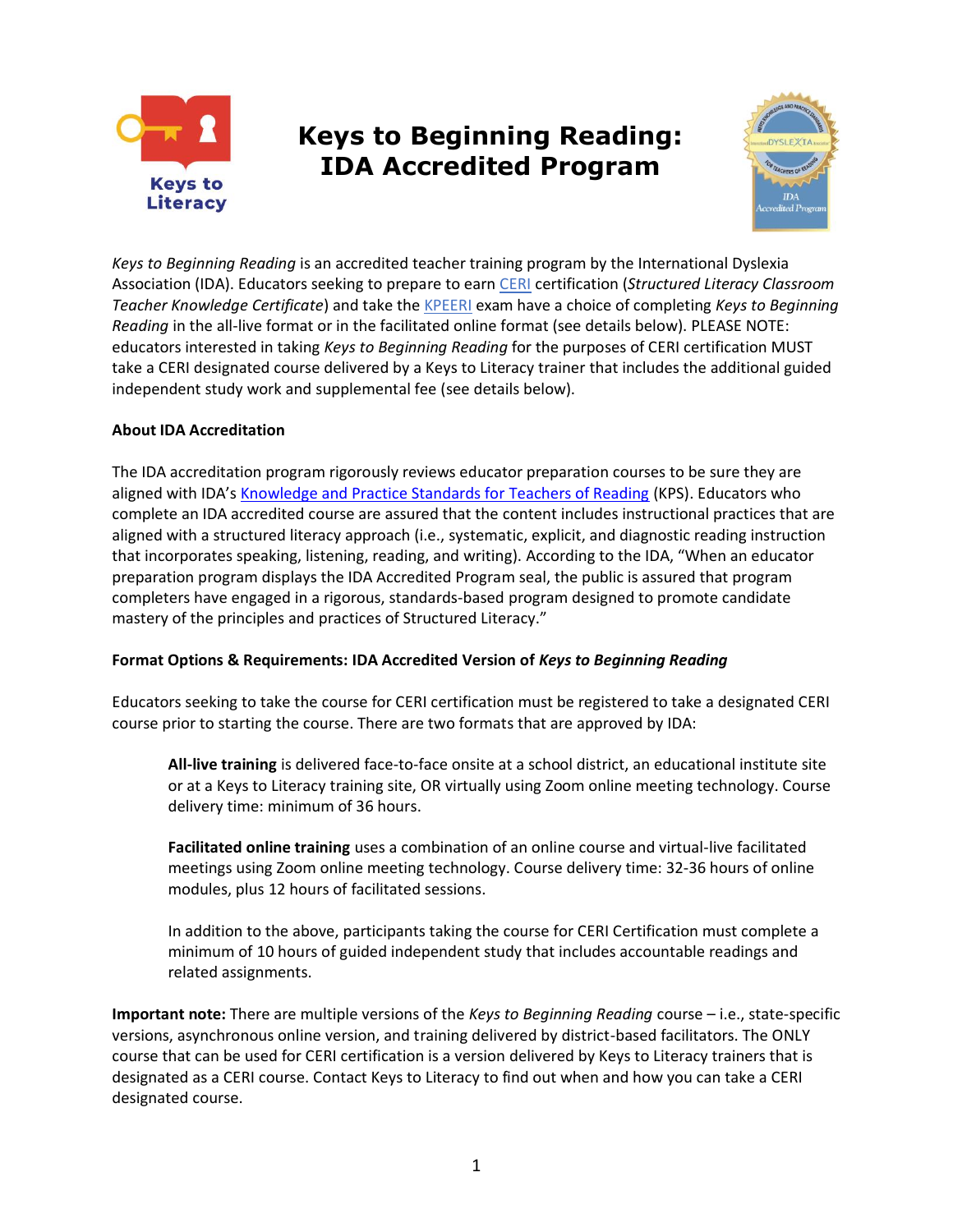## **Certificate of Completion Requirements**

In order to receive a certificate attesting to full completion of the CERI Candidate version of *Keys to Beginning Reading*, participants must meet the following requirements:

- **Attendance** 
	- $\circ$  For all-live format: Participants must attend all training sessions that are delivered at a training location or virtually online using Zoom meeting software.
	- o For facilitated online format: Participants must complete all modules of the *Keys to Beginning Reading* online course. Participants must attend all virtual-live facilitated sessions.
	- o Excused absences for documented illness or family emergencies: Participants need to make up the coursework missed by watching recorded videos of training sessions or completing online course modules.
- Participants must complete all assignments related to accountable readings and submit them on time to the course instructor. If the instructor deems that the assignment is not sufficiently completed, the participant will have an opportunity to improve the assignment after receiving feedback from the instructor.
- Participants must meet high expectations for professional interactions with instructors and other participants, as well as for academic integrity and honesty.

#### **CERI Certification Supplement Fee**

There is a supplemental fee for taking the IDA accredited version of *Keys to Beginning Reading* as a candidate for CERI Certification. This covers the cost of individualized monitoring and support for the minimum 10 hours of guided independent study that includes accountable readings and related assignments. The supplemental fee for 2022 is \$800.

#### **Course Support**

Participants who choose to complete the IDA Accredited version of *Keys to Beginning Reading* as a candidate for CERI certification will be assigned a Keys to Literacy instructor who will be available to monitor and support completion of course requirements. The additional cost of the CERI supplement registration fee goes toward the time this instructor uses to review accountable reading assignments and monitor attendance. Participants are also eligible to receive up to three hours of support from this instructor to answer questions they may have about course content or course reading assignments. As participants prepare for the KPEERI exam, if they would like additional support from the KTL instructor, this is available at a rate of \$70 per hour.



**For additional information, please contact Keys to Literacy:**  Email: info@keystoliteracy Phone: 978-948-8511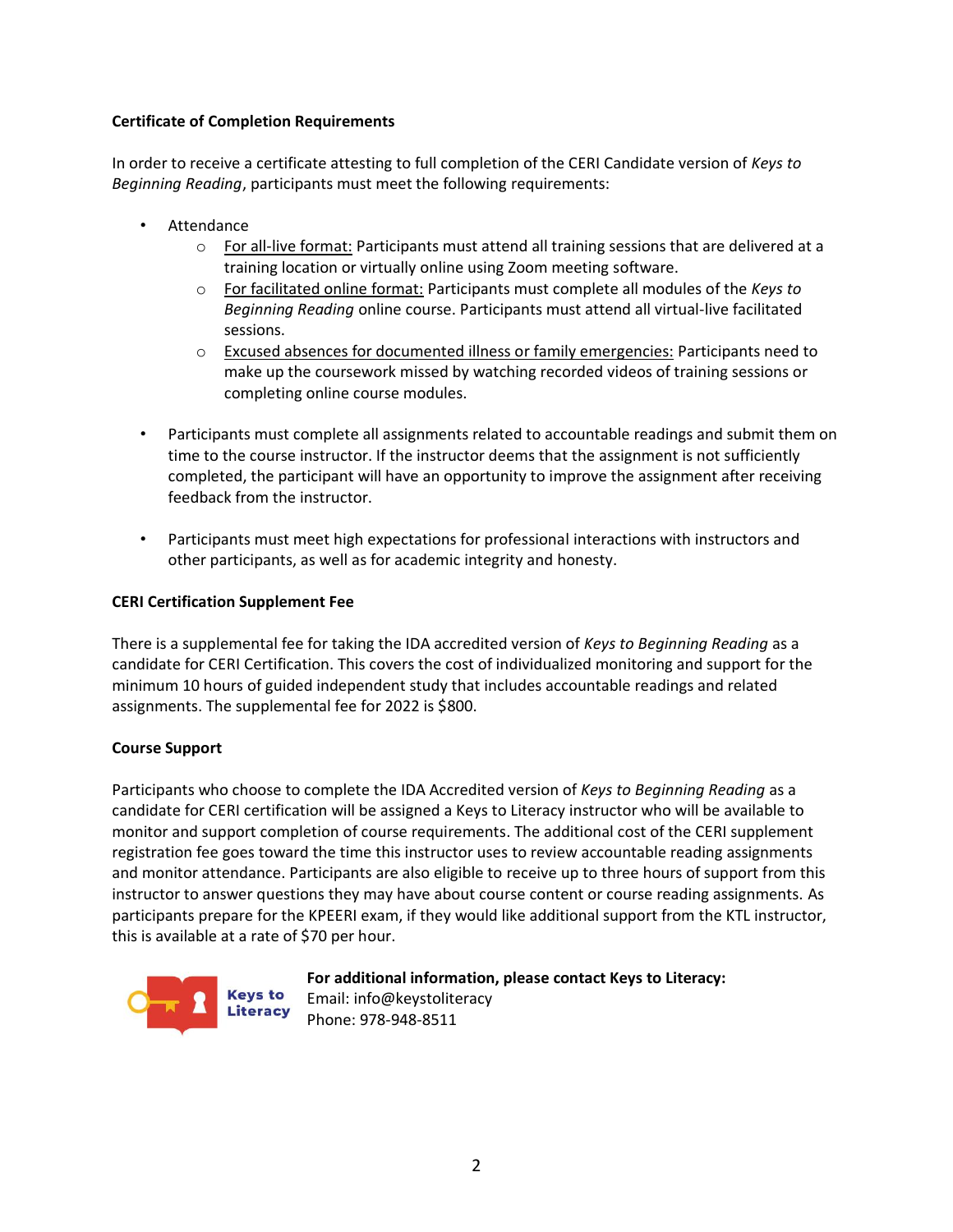## **Course Syllabus and Assigned Readings**

*Keys to Beginning Reading* is organized around 11 modules covering these topics:

- Module 1: Reading Basics
- Module 2: Oral Language
- Module 3: Phonological Awareness
- Module 4: Phonics
- Module 5: Fluency
- Module 6: Vocabulary
- Module 7: Sentence Structure
- Module 8: Text Structure
- Module 9: Comprehension
- Module 10: Students with Reading Difficulties
- Module 11: Reading Assessment

#### **IDA Statement: Knowledge and Practice Standards for Teachers of Reading**

*The International Dyslexia Association's (IDA) Knowledge and Practice Standards for Teachers of Reading Coursework is aligned with IDA's Knowledge and Practice Standards (KPS) for Teachers of Reading. The KPS outline the knowledge and skill that all teachers of reading should possess. Standard 1 addresses foundational concepts, derived from interdisciplinary research, about reading development and reading difficulties. Standard 2 covers knowledge of diverse reading profiles, including dyslexia. Standard 3 pertains to knowledge of assessment. Standard 4 addresses Structured LiteracyTM teaching, offering detailed guidance with regard to the nature of effective instruction in each major domain (phonological sensitivity and phoneme awareness; phonics and word recognition; reading fluency; vocabulary; listening and reading comprehension; and written expression). Standard 4 also offers guidance regarding expectations for teachers engaged in field work or practicum (e.g., in interpretation of assessments, planning differentiated instruction, lesson design, corrective feedback, and so forth). Standard 5 delineates ethical standards for the profession. A copy of the KPS can be found he[re: https://app.box.com/s/21gdk2k1p3bnagdfz1xy0v98j5ytl1wk.](https://app.box.com/s/21gdk2k1p3bnagdfz1xy0v98j5ytl1wk)* 

#### **Accountable Readings for a CERI Designated Course**

Accountable readings are from the following texts:

#### BOOKS

- Sedita, J. (2019). *Keys to Beginning Reading*. Rowley, MA: Keys to Literacy. *(This training manual is included in the Keys to Beginning Reading course registration fee.)*
- Birsh, J. & Carreker, S. (Eds.) (2018). *Multisensory Teaching of Basic Language Skills, Fourth Edition*. Baltimore, MD: Paul H Brookes. Chapters used in the course: 1, 2, 3, 5, 6, 7, 9, 10, 11, 12, 15, 16, 17, 19. *(Participants will need to purchase this text.)*

#### ARTICLES, RESEARCH REPORTS

See details for each module. These texts will be provided.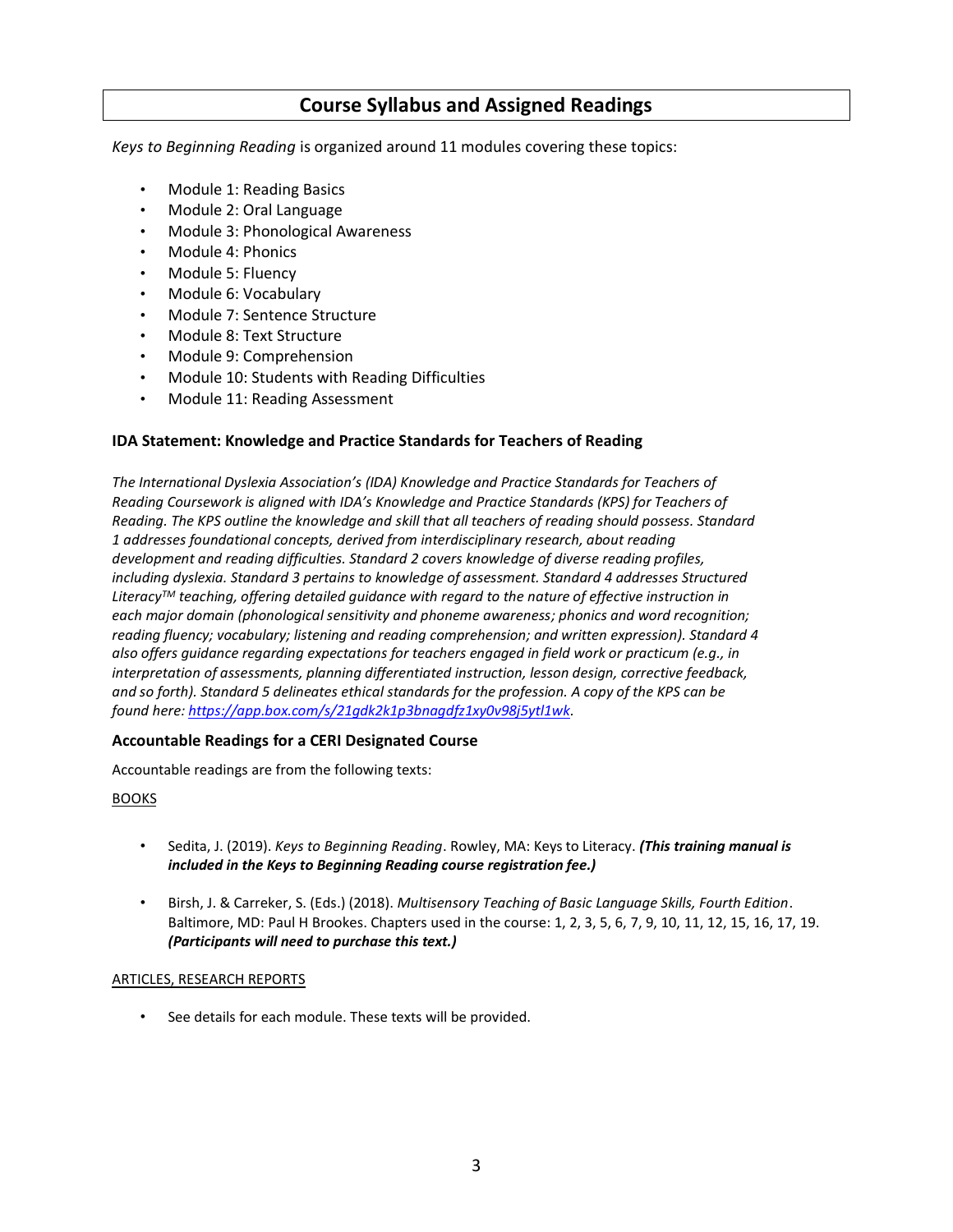# **Module 1: Reading Basics**

 $\blacksquare$ 

| <b>Accountable Readings &amp; Assignments for this Module</b>                                                                                    |                                                                 |
|--------------------------------------------------------------------------------------------------------------------------------------------------|-----------------------------------------------------------------|
| <b>Readings</b>                                                                                                                                  | <b>Assignments</b>                                              |
| Chapter 1: Reading Basics. In Sedita, J. Keys to<br>Beginning Reading.                                                                           | completion of chapter activities during training                |
| Chapter 1: Connecting Research to Practice. In Birsh &<br>Carreker.                                                                              | written chapter summaries                                       |
| Chapter 2: Structured Literacy Instruction. In Birsh &<br>Carreker.                                                                              |                                                                 |
| Structured Literacy: Effective Instruction for Students<br>with Dyslexia and Related Reading Difficulties,<br>International Dyslexia Association | written two-column notes of essential main ideas<br>and details |
| Dyslexia Basics. International Dyslexia Association                                                                                              | written two-column notes of essential main ideas<br>and details |
| Culturally Responsive Literacy Instruction. Callins, T.                                                                                          | written two-column notes of essential main ideas<br>and details |

<u> 1980 - Johann Barn, mars ann an t-Amhain Aonaich an t-Aonaich an t-Aonaich ann an t-Aonaich ann an t-Aonaich</u>

 $\overline{\phantom{0}}$ 

| <b>Module Topics</b>                                                                                               |  |
|--------------------------------------------------------------------------------------------------------------------|--|
| Literacy Achievement: Early Precursor Skills & Abilities                                                           |  |
| Chall's Stages of Reading Development                                                                              |  |
| Five Components of Reading                                                                                         |  |
| The Simple View of Reading                                                                                         |  |
| Scarborough's Reading Rope                                                                                         |  |
| Levels of Langauge: Phonology, Orthography, Morphology, Semantics, Syntax, Discourse Pragmatics                    |  |
| Research-Based Instruction                                                                                         |  |
| Culturally Responsive Literacy                                                                                     |  |
| Structured Language Teaching Principles: Gradual Release of Responsibility, Differentiation, Scaffolding, Explicit |  |
| Instruction, Multi-Sensory Instruction                                                                             |  |
| Dyslexia Basics (dyslexia is also addressed in more detail in Module 10)                                           |  |
| <b>Common Core Literacy Standards</b>                                                                              |  |
| Simulation: Learning to Decode                                                                                     |  |

# **Module 2: Oral Langauge**

| Accountable Readings & Assignments for this Module                                                                                                                                          |                                                                 |
|---------------------------------------------------------------------------------------------------------------------------------------------------------------------------------------------|-----------------------------------------------------------------|
| <b>Readings</b>                                                                                                                                                                             | <b>Assignments</b>                                              |
| Chapter 2: Oral Language. In Sedita, J. Keys to<br><b>Beginning Reading.</b>                                                                                                                | completion of chapter activities during training                |
| Chapter 3: Oral Language Development and Its<br>Relationship to Literacy. In Birsh & Carreker.                                                                                              | written chapter summary                                         |
| Recommendation 1: Teach Students Academic<br>Language Skills. In Foundational skills to support<br>reading for understanding in kindergarten through 3rd<br>grade, Foorman et al. (pp.6-13) | written two-column notes of essential main ideas<br>and details |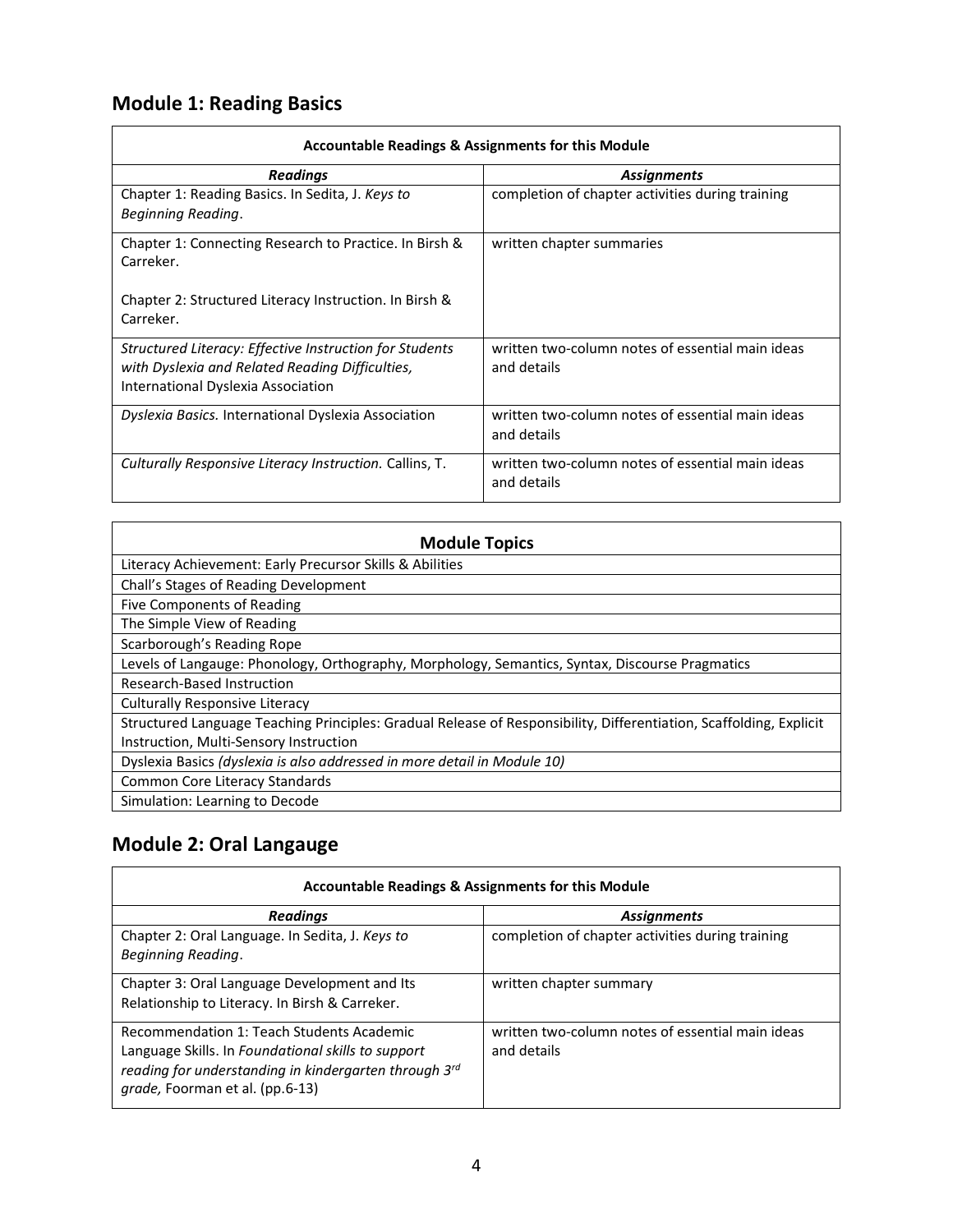| <b>Module Topics</b>                                       |  |
|------------------------------------------------------------|--|
| The Langauge-Litearcy Connection, Language Rich Classrooms |  |
| Suggestions for Explicitly Teaching Listening Skills       |  |
| Developing Discussion Skills, Elaboration with W Words     |  |
| <b>Scaffolding Language During Discussions</b>             |  |
| <b>Using Talk Moves</b>                                    |  |
| Developing Language Through Read Aloud                     |  |
| Connect to the Classroom Resources                         |  |

# **Module 3: Phonological Awareness**

| <b>Accountable Readings &amp; Assignments for this Module</b>                                                                                                                                                                             |                                                                 |
|-------------------------------------------------------------------------------------------------------------------------------------------------------------------------------------------------------------------------------------------|-----------------------------------------------------------------|
| <b>Readings</b>                                                                                                                                                                                                                           | <b>Assignments</b>                                              |
| Chapter 3: Oral Language. In Sedita, J. Keys to<br>Beginning Reading.                                                                                                                                                                     | completion of chapter activities during training                |
| Chapter 6: Teaching Phonemic Awareness. In Birsh &<br>Carreker.                                                                                                                                                                           | written chapter summary                                         |
| Recommendation 2: Develop Awareness of the<br>Segments of Sound in Speech and How They Link to<br>Letters. In Foundational skills to support reading for<br>understanding in kindergarten through 3rd grade,<br>Foorman et al. (pp.14-21) | written two-column notes of essential main ideas<br>and details |

| <b>ModuleTopics</b>                                                                            |  |
|------------------------------------------------------------------------------------------------|--|
| The "Phon" Words, Why teach Phonological Awereness                                             |  |
| Phonological Awareness Teaching Scope and Sequence                                             |  |
| Word Awareness, Instructional Suggetions                                                       |  |
| Syllable Awareness, Instructional Suggestions (Compound Words, Syllables)                      |  |
| Sensitivity to Rhyme, Instructional Suggestions                                                |  |
| Alliteration, Instructional Suggestions                                                        |  |
| Onset and Rime, Instructional Suggestions                                                      |  |
| Phonemic Awareness, Connection to Phonics                                                      |  |
| English Speech Sounds                                                                          |  |
| Articulating Sounds: Consonant Sounds, Vowel Sounds, Phonic Variations                         |  |
| Instructional Implications and Suggestions                                                     |  |
| Phonemic Awareness Tasks (Isolation, Identification, Blending, Segmenting, Manipulatin)        |  |
| Routines for Basic Phonemic Awareness Tasks: Blending and Segmenting                           |  |
| Instructional Suggestions (Including Elkonin Boxes, Say It Move It, Rubber Band, Arm Blending) |  |
| Phoneme Manipulation, Instructional Suggestions                                                |  |
| Assessing Phonological Awareness                                                               |  |
| Connect to the Classroom Resources                                                             |  |

# **Module 4: Phonics**

| <b>Accountable Readings &amp; Assignments for this Module</b> |  |
|---------------------------------------------------------------|--|
| Readings<br>Assignments                                       |  |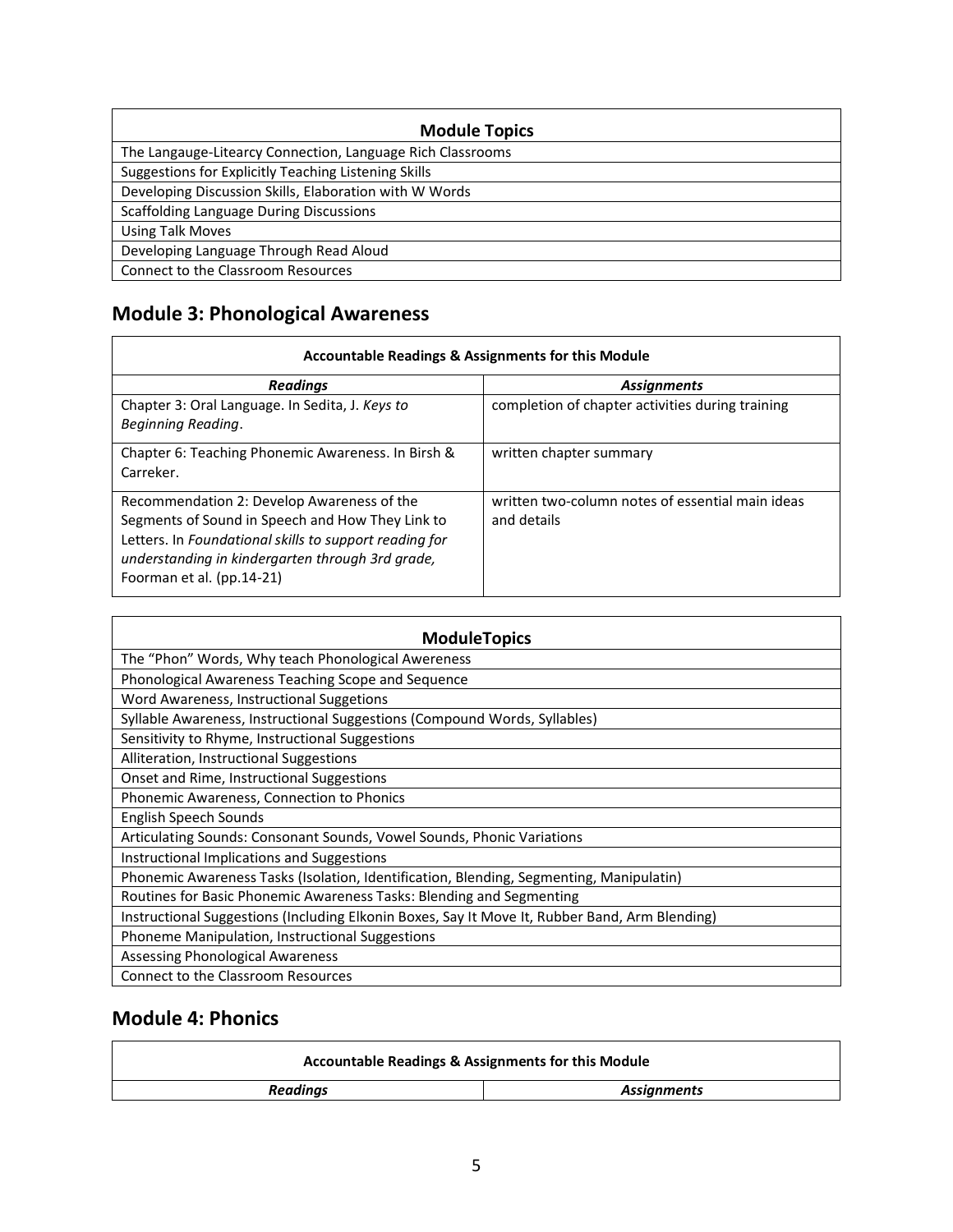| Chapter 4: Phonics. In Sedita, J. Keys to Beginning<br>Reading.                                                                                                                                                                           | completion of chapter activities during training                |
|-------------------------------------------------------------------------------------------------------------------------------------------------------------------------------------------------------------------------------------------|-----------------------------------------------------------------|
| Chapter 5: Alphabet Knowledge – Letter Recognition,<br>Letter Naming, and Letter Sequencing. In Birsh &<br>Carreker.                                                                                                                      | written chapter summary                                         |
| Chapter 9: Teaching Reading – Accurate Decoding. In<br>Birsh & Carreker.                                                                                                                                                                  |                                                                 |
| Chapter 10: Teaching Spelling. In Birsh & Carreker.                                                                                                                                                                                       |                                                                 |
| Chapter 11: Multi-Modal Handwriting Instruction for<br>Pencil and Technology. In Birsh & Carreker.                                                                                                                                        |                                                                 |
| Recommendation 3: Teach Students to Decode Words,<br>Analyze Word Parts, and Write and Recognize Words.<br>In Foundational skills to support reading for<br>understanding in kindergarten through 3rd grade,<br>Foorman et al. (pp.22-31) | written two-column notes of essential main ideas<br>and details |

| <b>Module Topics</b>                                                                                           |
|----------------------------------------------------------------------------------------------------------------|
| Precursor: Concepts of Print                                                                                   |
| The Alphabetic Principle and Phonics: Explicit Instruction                                                     |
| <b>Phonemic Awareness and Phonics</b>                                                                          |
| Decoding and Encoding, Why Spelling Can Be More Difficlt Than Decoding                                         |
| History of English Spelling                                                                                    |
| Guidelines for Effective Phonics Instruction: Multi-Sensory Instruction, Automaticity                          |
| Suggested Phonics Lesson Routine, Phonics Instruction Progress Through Grades                                  |
| Letter Naming and Learning to Read, Instrucitonal Suggestions                                                  |
| Letter Recognition, Instructional Suggestions                                                                  |
| Multi-Sensory Activites to Learn Letter Shapes, Writing Letters                                                |
| Letter-Sound Correspondences, Multi-Sensory Instruction, Prompts (Key Word Picture, Kinesthetic, Alliteration, |
| Story/Rhyme Prompts)                                                                                           |
| Letter-Formation with Sound: Sky Writing                                                                       |
| Sound-Letter Learning - Instructional Suggestions; Teaching Handwriting                                        |
| Phonics Concepts Scope and Sequence                                                                            |
| Blending and Segmenting, Instructional Suggestions (Elkonin Boxes, Say It Move It, Phoneme-Grapheme            |
| Mapping, Finger Tapping, )                                                                                     |
| Segmenting to Spell Words, Segmenting Routine                                                                  |
| <b>Orthographic Mapping</b>                                                                                    |
| Decodable Text for Phonics Instruction                                                                         |
| Teaching Spelling, Instrucitonal Suggestions                                                                   |
| Spelling Rules and Generalizations                                                                             |
| Phonics Assessment Through Student Spelling, Stages of Spelling Development,                                   |
| Using Spelling Inventories, Analyzing Student Spelling Errors                                                  |
| Sound Spelling Cards, Sound Walls                                                                              |
| Word Families and Word Chains, Instrucitonal Suggestions                                                       |
| High Frequency Words (Decodable and Irregular), Instrucional Suggestions                                       |
| Advanced Word study - Multisyllable words                                                                      |
| Syllable Instruction, Six Syllable Types, Instructional Suggestions                                            |
| Principles of Syllable Division, Instrucitonal Suggestions                                                     |
| The Schwa Sound in Unaaccented Syllables                                                                       |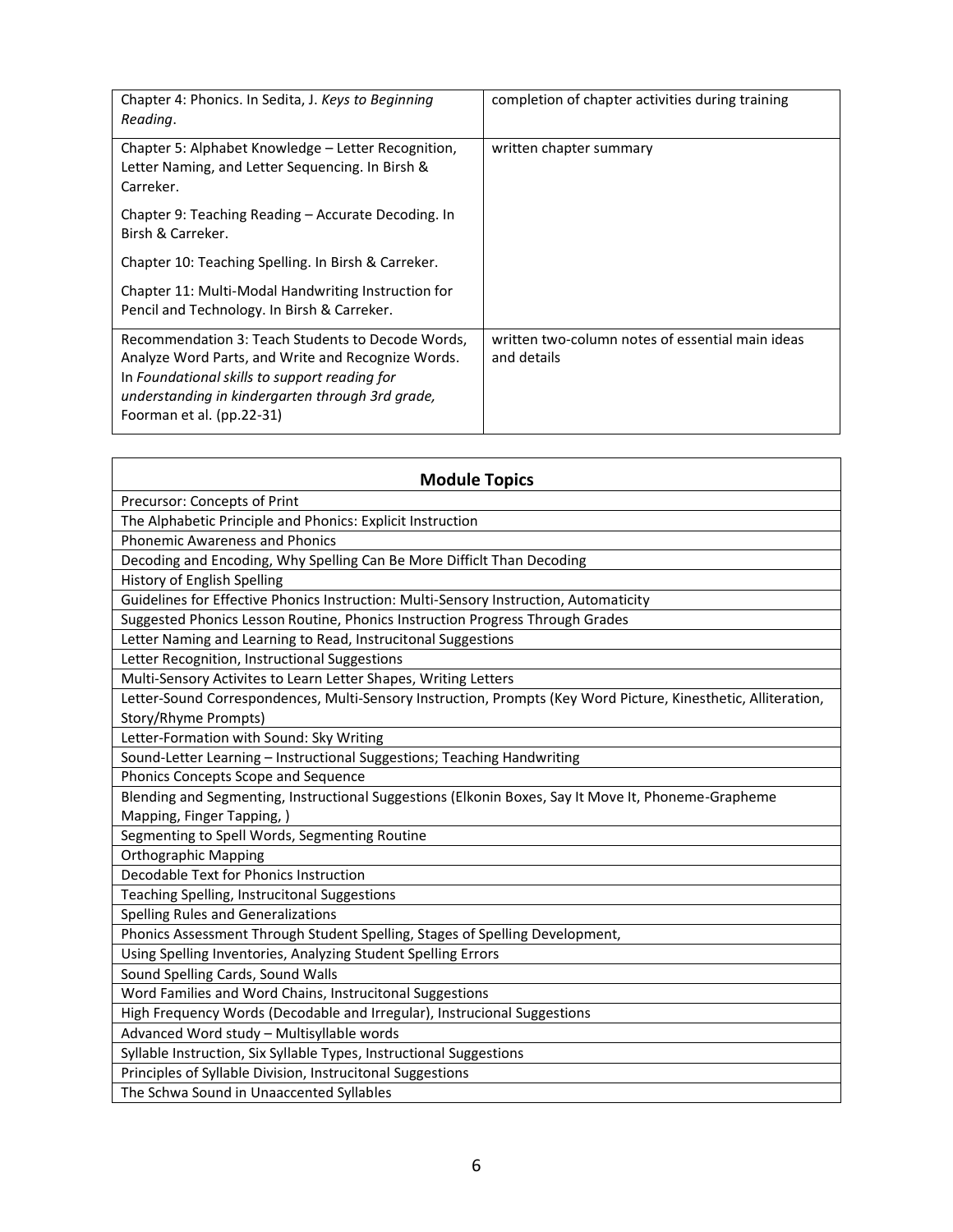Common Prefixes and Suffixes, Structural Analysis of Multisyllable Words

Reading Connected Text

Connect to the Classroom Resources

## **Module 5: Fluency**

| Accountable Readings & Assignments for this Module                                                                                                                                                                                                                         |                                                                 |
|----------------------------------------------------------------------------------------------------------------------------------------------------------------------------------------------------------------------------------------------------------------------------|-----------------------------------------------------------------|
| <b>Readings</b>                                                                                                                                                                                                                                                            | <b>Assignments</b>                                              |
| Chapter 4: Fluency. In Sedita, J. Keys to Beginning<br>Reading.                                                                                                                                                                                                            | completion of chapter activities during training                |
| Chapter 12: Fluency in Learning to Read. Birsh &<br>Carreker.                                                                                                                                                                                                              | written chapter summary                                         |
| Recommendation 4: Ensure That Each Student Reads<br>Connected Text Every Day to Support Reading<br>Accuracy, Fluency, and Comprehension. In<br>Foundational skills to support reading for<br>understanding in kindergarten through 3rd grade,<br>Foorman et al. (pp.32-37) | written two-column notes of essential main ideas<br>and details |

| <b>Module Topics</b>                                             |
|------------------------------------------------------------------|
| Fluency Defined - Accuracy, Prosody, Automaticity, Rate          |
| Connections: Fluency and Vocabulary and Comprehension            |
| Assessing Fluency: Using Words Correct Per Minute                |
| Fluency and Text Difficulty                                      |
| Progression of Fluency Instruction Across Grades                 |
| Fluency Practice: Letter Naming and Letter Sounds                |
| Fluency Practice: Letter-Sound Correspondences                   |
| Fluency Practice: Words, Word Parts                              |
| Fluency Practice: Phrases and Sentences                          |
| Developing Fluency Using Connected Text, Text Levels             |
| Group Instructional Suggestions: Choral, Echo, and Cloze Reading |
| <b>Structured Partner Reading</b>                                |
| Developing Prosody, Instructional Suggestions                    |
| Timed Repeated Readings, Fluency Graphing Charts                 |
| Determing Instructional Needs                                    |
| Connect to the Classroom Resources                               |

# **Module 6: Vocabulary**

 $\Gamma$ 

| <b>Accountable Readings &amp; Assignments for this Module</b>                        |                                                                 |
|--------------------------------------------------------------------------------------|-----------------------------------------------------------------|
| <b>Readings</b>                                                                      | <b>Assignments</b>                                              |
| Chapter 6: Vocabulary. In Sedita, J. Keys to Beginning<br>Reading.                   | completion of chapter activities during training                |
| Chapter 15: Working with Word Meaning - Vocabulary<br>Instruction, Birsh & Carreker. | written chapter summary                                         |
| A Review of the Current Research on Vocabulary<br>Instruction, Butler et al.         | written two-column notes of essential main ideas<br>and details |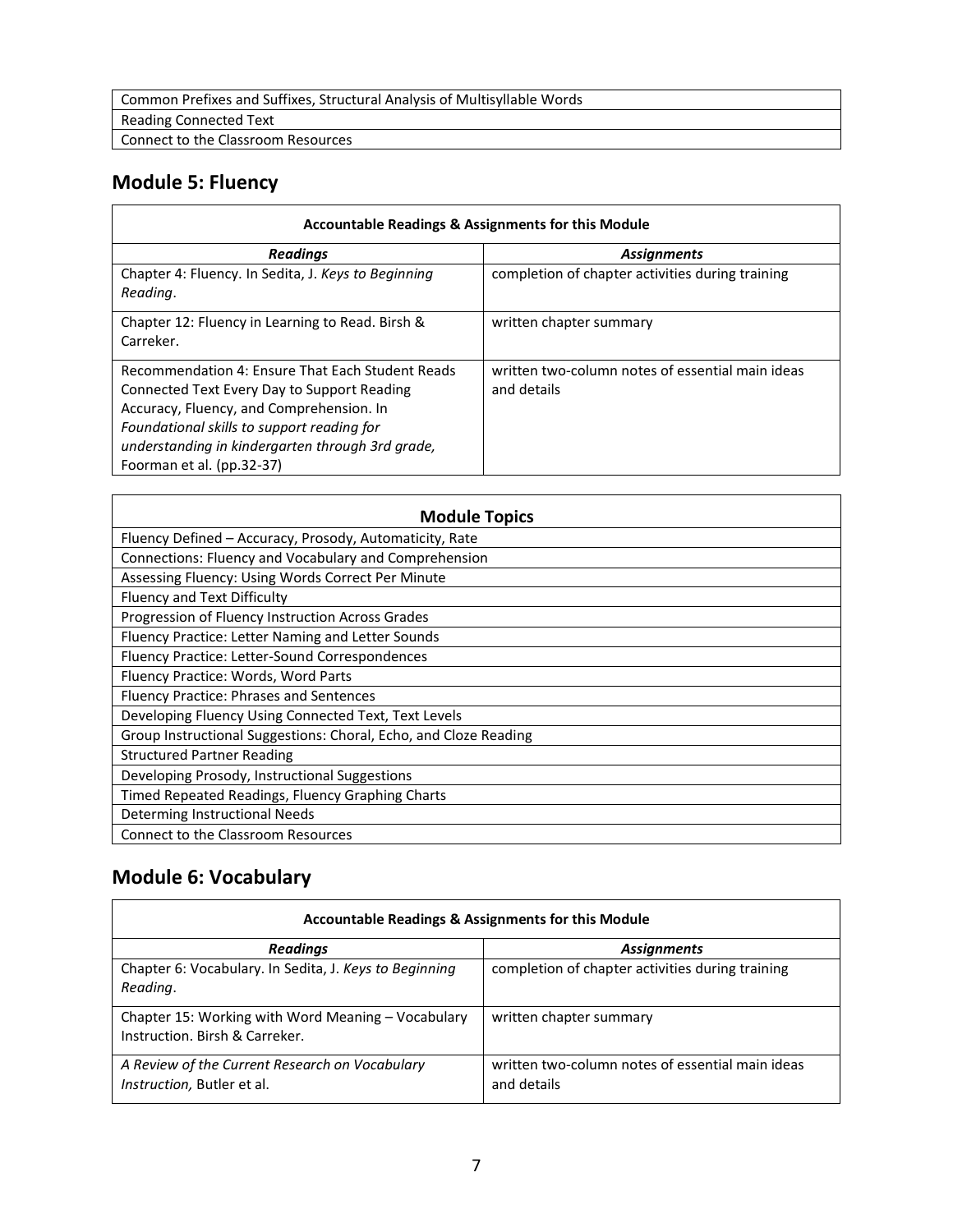| Text Talk, Beck et al. | written two-column notes of essential main ideas |
|------------------------|--------------------------------------------------|
|                        | and details                                      |

| <b>Module Topics</b>                                                                               |  |
|----------------------------------------------------------------------------------------------------|--|
| Vocabulary: One of Five Components, Connection to Comprehension                                    |  |
| How Students Acquire Vocabulary, Breadth and Depth                                                 |  |
| Key Vocabulary Routine: Multiple Direct and Indirect Instructional Practices                       |  |
| Previewing Unfamiliar Words, Instructional Suggestions                                             |  |
| Activities to Connect Vocabulary (Semantic Mapping, Categorizing, Semantic Feature Analysis,       |  |
| Opposites/Scaling)                                                                                 |  |
| Selecting Words to Teach In-Depth, Three Tiered Model                                              |  |
| Read Aloud for Vocabulary Development, Text Talk                                                   |  |
| Strategies/Activities for Teaching Words In-Depth, Word Templates (Frayer/Four Square, Two-Column) |  |
| Word-Learning Stragegy: Use of Context                                                             |  |
| Morphology – Using Word Parts, Compounding,                                                        |  |
| Using Prefixes, Roots, Suffixes to Make Meaning, Instructional Suggestions                         |  |
| Promoting Word Consciousness, Instructional Suggestions                                            |  |
| Putting It Together: Vocabulary Lesson Plan                                                        |  |
| Connect to the Classroom Resources                                                                 |  |

## **Module 7: Sentence Structure**

 $\blacksquare$ 

| Accountable Readings & Assignments for this Module                         |                                                  |
|----------------------------------------------------------------------------|--------------------------------------------------|
| <b>Readings</b>                                                            | <b>Assignments</b>                               |
| Chapter 7: Sentence Structure. In Sedita, J. Keys to<br>Beginning Reading. | completion of chapter activities during training |

 $\overline{\phantom{0}}$ 

 $\overline{\phantom{0}}$ 

| <b>Module Topics</b>                                                                                   |
|--------------------------------------------------------------------------------------------------------|
| Connection Between Sentences and Comprehension                                                         |
| <b>Syntactic Awareness Defined</b>                                                                     |
| "Troublesome" Sentences and Implications for Teaching                                                  |
| Sentence Writing Instruction to Support Comprehension and Writing                                      |
| Sentence Activities: Sentence Scramble, Sentence Elaboration (W Questions, Kernel Sentence Expansion), |
| Sentence Combining                                                                                     |
| Connect to the Classroom Resources                                                                     |

## **Module 8: Text Structure**

| <b>Accountable Readings&amp; Assignments for this Module</b>                                                                                                    |                                                                 |
|-----------------------------------------------------------------------------------------------------------------------------------------------------------------|-----------------------------------------------------------------|
| <b>Readings</b>                                                                                                                                                 | <b>Assignments</b>                                              |
| Chapter 8: Text Structure. In Sedita, J. Keys to Beginning<br>Reading.                                                                                          | completion of chapter activities during training                |
| Chapter 17: Composition: Evidence-Based Instruction.<br>In Birsh & Carreker.                                                                                    | written chapter summary                                         |
| Recommendation 2: Teach Students to Identify and Use<br>the Text's Organizational Structure to Comprehend,<br>Learn, and Remember Content. In Improving reading | written two-column notes of essential main ideas<br>and details |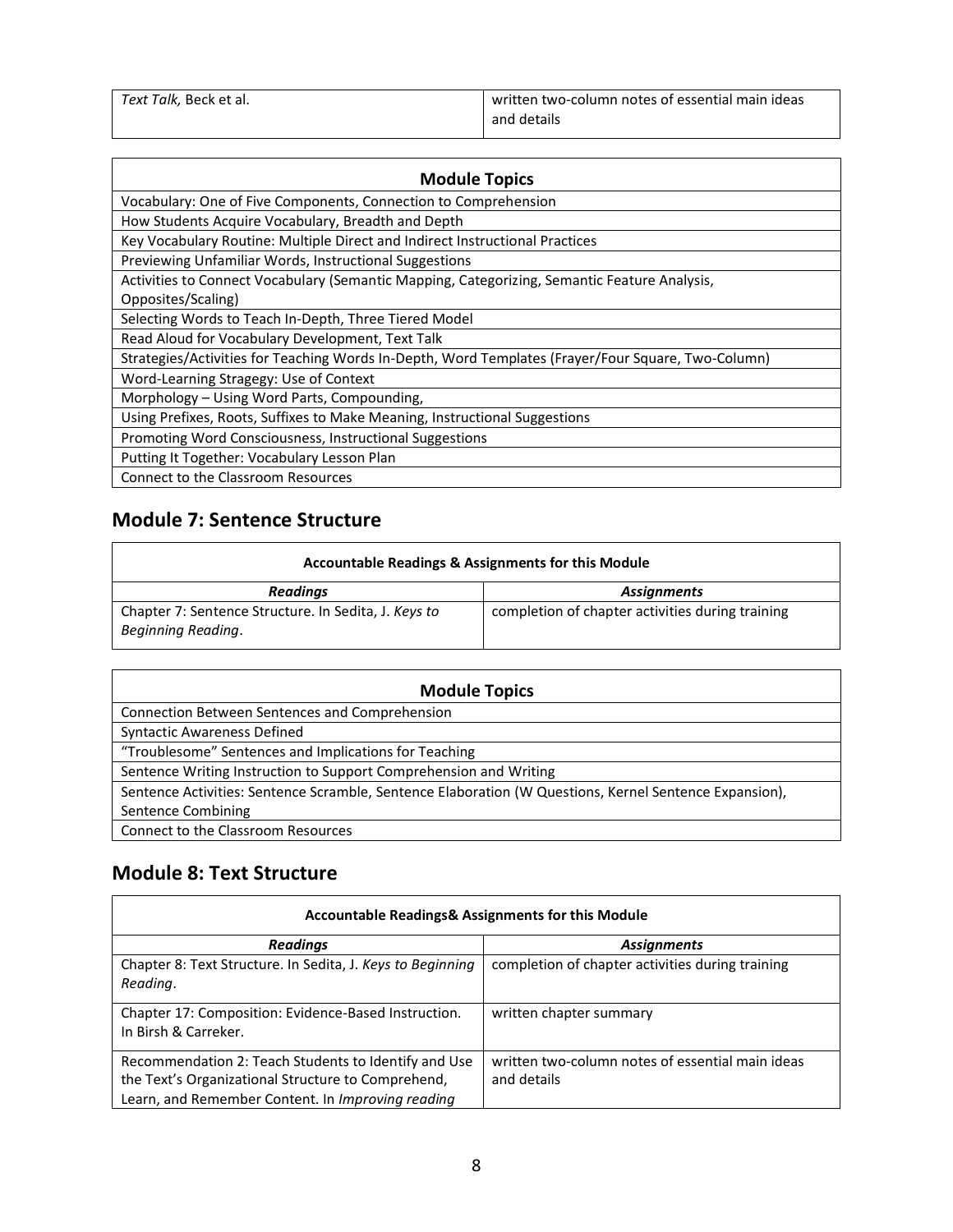| comprehension in kindergarten through 3rd grade: A<br><i>practice quide.</i> Shanahan et al. (pp 17-22) |                                                                 |
|---------------------------------------------------------------------------------------------------------|-----------------------------------------------------------------|
| The Strands That Are Woven into Skilled Writing, Sedita                                                 | written two-column notes of essential main ideas<br>and details |

| <b>Module Topics</b>                                                                                      |
|-----------------------------------------------------------------------------------------------------------|
| Teaching Text Structure Supports Comprehension and Writing                                                |
| Narrative Text Structure, Instructional Suggestions                                                       |
| Informational Text Structure, Instructional Suggestions                                                   |
| Text Features: Clues to Meaning and Organizing Writing                                                    |
| Paragraph Structure, Instructional Suggestions                                                            |
| Patterns of Organization and Transitions (Decription/Explanation, Sequence, Cause and Effect, Compare and |
| Contrast, Problem and Solution), Instructional Suggestions                                                |
| <b>Cohesive Ties</b>                                                                                      |
| The Strands That Are Woven Into Skilled Writing                                                           |
| Connect to the Classroom Resources                                                                        |

# **Module 9: Comprehension**

 $\overline{ }$ 

 $\mathbf{r}$ 

| <b>Accountable Readings &amp; Assignments for this Module</b>                                                                                                                                                                      |                                                                 |
|------------------------------------------------------------------------------------------------------------------------------------------------------------------------------------------------------------------------------------|-----------------------------------------------------------------|
| <b>Readings</b>                                                                                                                                                                                                                    | <b>Assignments</b>                                              |
| Chapter 9: Comprehension. In Sedita, J. Keys to<br>Beginning Reading.                                                                                                                                                              | completion of chapter activities during training                |
| Chapter 16: Strategies to Improve Reading<br>Comprehension in the Multisensory Classroom. In Birsh<br>& Carreker.                                                                                                                  | written chapter summary                                         |
| Recommendation 3: Guide Students Through Focused,<br>High-Quality Discussion on the Meaning of Text. In<br>Improving reading comprehension in kindergarten<br>through 3rd grade: A practice guide. Shanahan et al.<br>$(pp 23-29)$ | written two-column notes of essential main ideas<br>and details |

 $\overline{\phantom{a}}$ 

| <b>Module Topics</b>                                                                            |  |
|-------------------------------------------------------------------------------------------------|--|
| The Simple View: Language Comprehension, Role of Decoding and Fluency in Enabling Comprehension |  |
| Metacognition: Monitoring for Understanding                                                     |  |
| Role of Inference-Making, Situtational Model                                                    |  |
| Explicit Teaching of Comprehension Strategies, Comprehension Strategy Routines                  |  |
| Categorizing and Main Ideas, Instructional Suggestions                                          |  |
| Big Picture Graphic Organizer: Top-Down Topic Webs, Instructional Suggestions                   |  |
| Topic Webs to Represent Text Structure for Comprehension and Writing                            |  |
| Big Ideas and Details Graphic Organizer: Two-Column                                             |  |
| Retell and Summary, Instructional Suggestions                                                   |  |
| Answering and Generating Questions, Text Talk, Instructional Suggestions                        |  |
| Writing About Reading: The Writing Process (Think, Plan, Write Revise), Writing From Sources    |  |
| Connect to the Classroom Resources                                                              |  |
|                                                                                                 |  |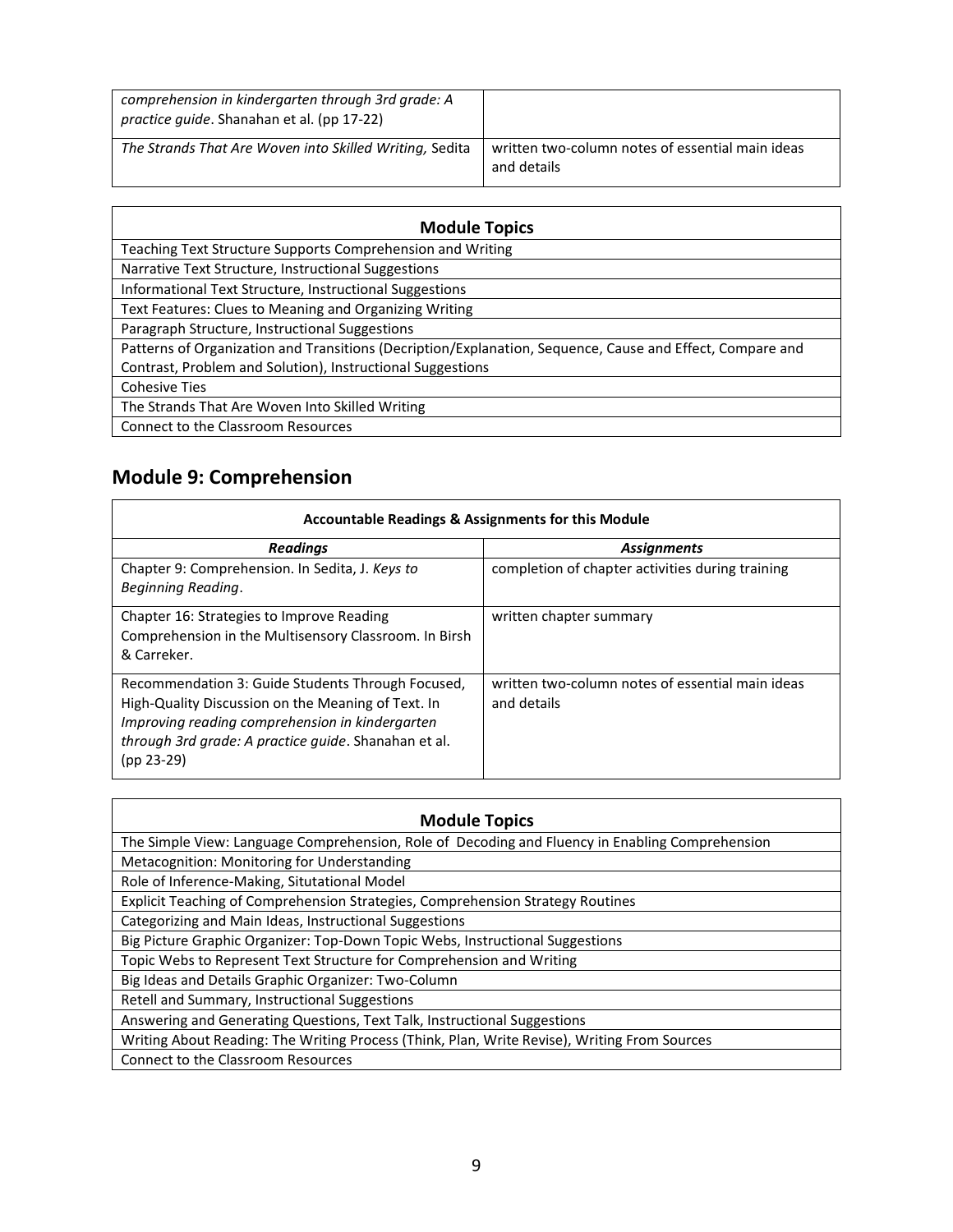# **Module 10: Instruction for Struggling Students**

| <b>Accountable Readings &amp; Assignments for this Module</b>                                          |                                                                 |
|--------------------------------------------------------------------------------------------------------|-----------------------------------------------------------------|
| <b>Readings</b>                                                                                        | <b>Assignments</b>                                              |
| Instruction for Struggling Students Handout Packet<br>Sedita.                                          | completion of chapter activities during training                |
| Chapter 19: Language and Literacy Development<br>Among English Language Learners. In Birsh & Carreker. | written chapter summary                                         |
| Dyslexia and the Brain. Baltimore, International<br>Dyslexia Association                               | written two-column notes of essential main ideas<br>and details |
| Assistive Technology Tools: Reading, Stanberry, K, &<br>Raskind, M. H.                                 | written two-column notes of essential main ideas<br>and details |
| Assistive Technology Tools: Writing, Stanberry, K, &<br>Raskind, M. H.                                 | written two-column notes of essential main ideas<br>and details |
| Code of Ethics, Council for Exceptional Children.                                                      | written two-column notes of essential main ideas<br>and details |
| Standards for Professional Practice, Council for<br>Exceptional Children.                              | written two-column notes of essential main ideas<br>and details |

 $\overline{\phantom{0}}$ 

| <b>Module Topics</b>                                                                                |  |
|-----------------------------------------------------------------------------------------------------|--|
| Tiered Literacy Instruction, Multi-Tiered Systems of Support (MTSS)                                 |  |
| Causes of Literacy Difficulty (Environmental and Constitutional)                                    |  |
| Specific Learning Disabilities Defined, Common Learning Disabilities                                |  |
| About Dyslexia                                                                                      |  |
| How the Brain Learns to Read, The Brain and Struggling Readers                                      |  |
| How Learning Difficultes Affect Learning to Read, The Simple View of Reading                        |  |
| Dyslexia and Learning to Read/Wrtie, Instructional Suggestions                                      |  |
| Executive Functions and Learning to Read/Write, Instructional Suggesitons                           |  |
| English as a Second Language and Learning to Read/Write, Instructional Suggestions                  |  |
| Assistive Technology to Support Reading and Writing                                                 |  |
| Standards for Professional Practice Related to Teaching and Assessment, Professional Develpment and |  |
| Colleagues, Parents/Families/Students)                                                              |  |

# **Module 11: Reading Assessment**

| <b>Accountable Readings &amp; Assignments for this Module</b>                                                 |                                                                 |
|---------------------------------------------------------------------------------------------------------------|-----------------------------------------------------------------|
| <b>Readings</b>                                                                                               | <b>Assignments</b>                                              |
| Reading Assessment Handout Packet, Sedita.                                                                    | completion of chapter activities during training                |
| Chapter 7: Assessment of Reading Skills: A Review of<br>Select Ideas and Best Practices. In Birsh & Carreker. | written chapter summary                                         |
| Universal Screening: K-2 Reading, International Dyslexia<br>Association                                       | written two-column notes of essential main ideas<br>and details |